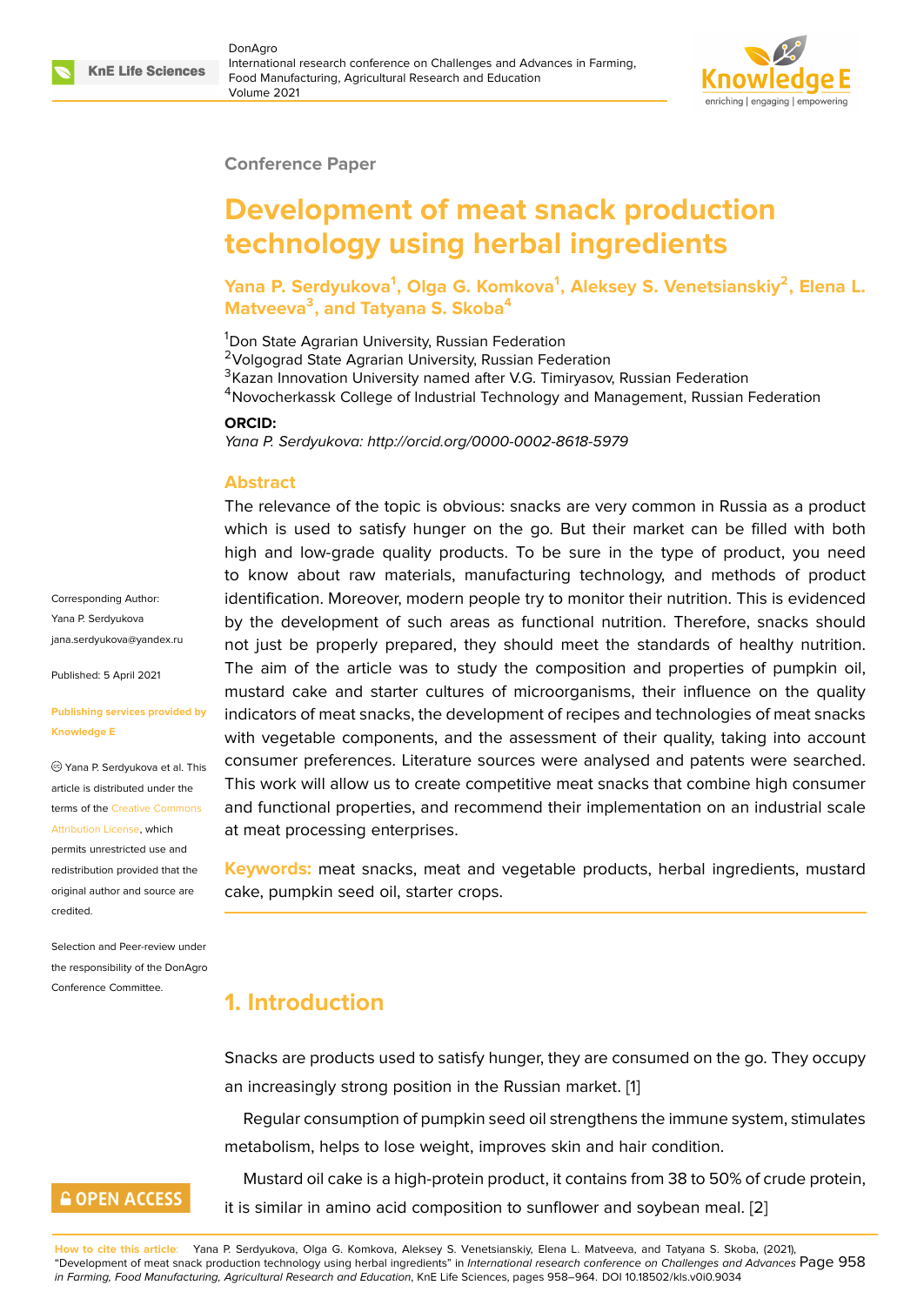Studies have shown that the partial addition of raw materials fermented with lactic acid microflora to meat contributes to a better consistency of the final product and its greater storage stability. [3, 4]

### **2. Methods and [E](#page-6-1)[qu](#page-6-2)ipment**

### **2.1. Methods**

To determine the qualitative desriptions, we use standard methods [5]. In order to study the chemical composition, we use generally accepted methods [6, 7]. To evaluate the properties of research objects, we use standard methods [8.9].

It was found that pumpkin oil is a very useful product and its us[e](#page-6-3) in the production of meat products will make it possible to produce high-quality pr[od](#page-6-4)[uc](#page-6-5)ts.

Mustard cake has high functional and technological properties that can have a significant impact on the technological process of production of meat products [10].

Therefore, it is very important to establish a mustard meal introduction regimen, in which the greatest amount of moisture is bound to vegetable raw materials and is essential when producing meat products.

To establish a rational dose of pumpkin oil under laboratory conditions, several samples were produced: control (without adding oil), with the addition of different doses of pumpkin oil (1.0%; 2.0%; 3.0%), mustard cake (3%, 7%, 10%) and starter cultures of microorganisms. Their organoleptic characteristics were evaluated.

Experimental studies show that a suitable dose of pumpkin oil which favorably affects organoleptic characteristics of meat products is 1.0%.

For comparison, a control sample was produced without the use of plant components and starter cultures of microorganisms. Then, organoleptic indices were evaluated.

### **3. Results**

The studies allowed us to develop a technology for producing meat snacks with mustard cake, pumpkin seed oil and starter crops.

When making mincemeat, the raw material is loaded into the cutter in the following order: beef, lean pork, salt, spices, fatty pork. Then pumpkin oil is introduced into the meat raw material, massaged for 5 min, after which powdered mustard cake is added and massaged for another 10 minutes. The last thing to add is liquid bacterial starter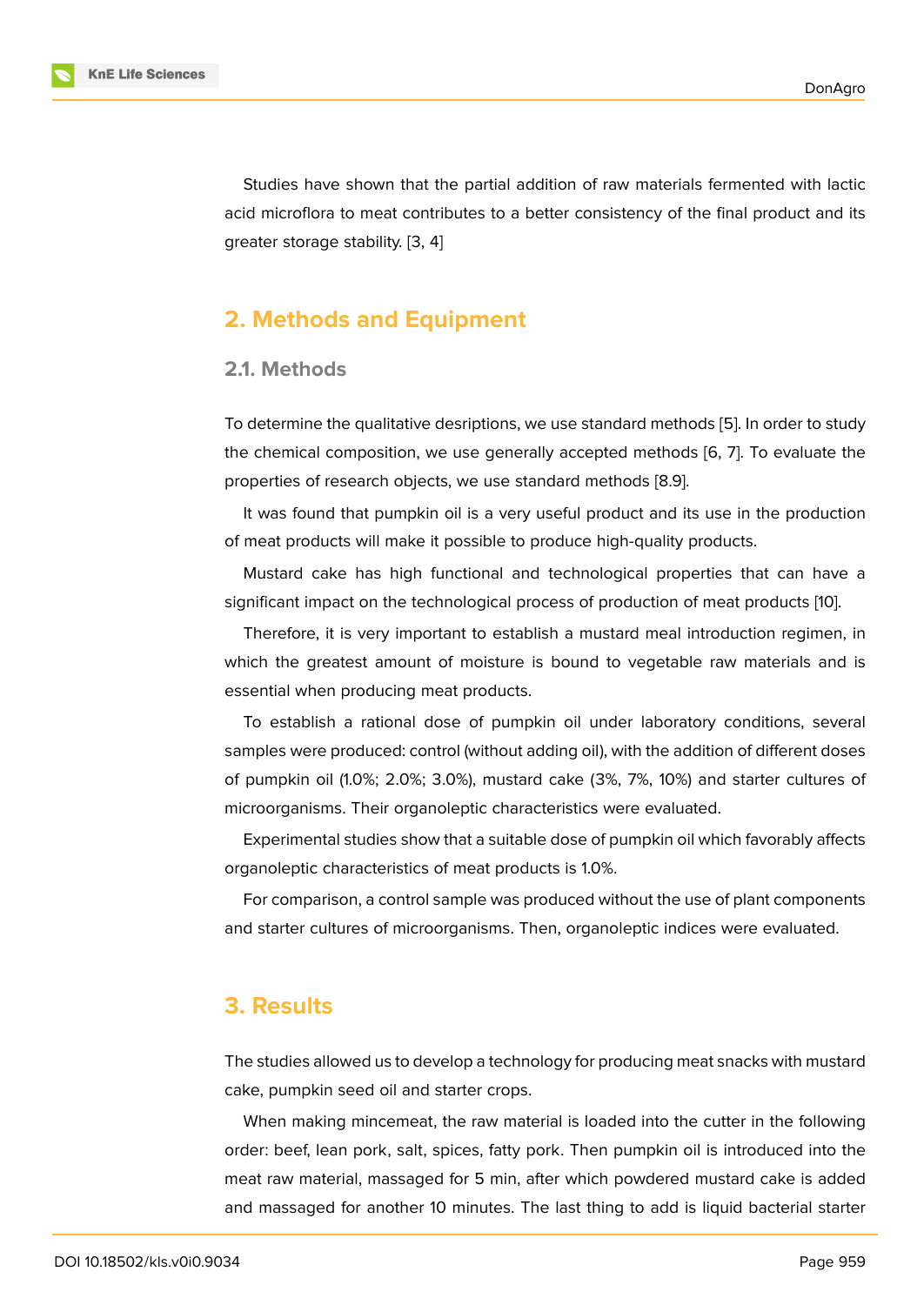|                                  | Organoleptic indicators                                          |                                                                                                                   |                                            |
|----------------------------------|------------------------------------------------------------------|-------------------------------------------------------------------------------------------------------------------|--------------------------------------------|
|                                  | Appearance and<br>Consistency                                    | Taste and smell                                                                                                   | Colour                                     |
| Control sample                   | fibrous, elastic                                                 | pronounced<br>characteristic of meat<br>products                                                                  | Brown-brown uniform<br>throughout the mass |
| Prototype No. 1 (TM -<br>$1.0\%$ | elastic                                                          | pronounced<br>characteristic of meat<br>products                                                                  | Brown, uniform<br>throughout the mass      |
| Prototype No. 2 (TM -<br>2.0%    | elastic                                                          | pronounced<br>characteristic of meat<br>products, with a slight<br>aftertaste of pumpkin                          | Brown, uniform<br>throughout the mass      |
| Prototype No. 3 (TM -<br>$3.0\%$ | elastic                                                          | pronounced<br>characteristic of meat<br>products, with an oily<br>flavor                                          | Brown, uniform<br>throughout the mass      |
| Prototype No. 4 (GJ -<br>3%)     | fibrous, elastic                                                 | pronounced taste and<br>smell characteristic of<br>meat products with a<br>mild flavor of mustard<br>cake         | Brown, uniform<br>throughout the mass      |
| Prototype No. 5<br>$(GJ - 7%)$   | fibrous, elastic                                                 | pronounced taste and<br>smell characteristic of<br>meat products with a<br>pleasant aftertaste of<br>mustard meal | Brown, uniform<br>throughout the mass      |
| Prototype No. 6<br>$(GJ - 10 %$  | fibrous, elastic with<br>single impregnations<br>of mustard cake | pronounced taste and<br>smell characteristic of<br>meat products with a<br>pronounced flavor of<br>mustard meal   | Brown with single<br>interspersed mustard  |
|                                  |                                                                  |                                                                                                                   |                                            |

TABLE 1: Organoleptic characteristics of meat products with herbal ingredients

culture. The end of the cutting process is determined by the figure. Slices of fatty pork, no larger than 4 mm, should be evenly distributed in the meat.

The shell is filled with minced meat with a hydraulic syringe at a pressure of 1.0-1.3 MPa. The shell is filled with minced meat tightly, avoiding voids. After extrusion, the loaves are sent to the sediment, which is carried out on the frames at a temperature of  $(22 \pm 2)$  ° C, and humidity of 90-95%. The duration of precipitation is 6 hours. Then the product is subjected to heat treatment: cooking, smoking. To achieve residual moisture (43-38)%, drying is carried out at a temperature of 12  $\degree$  C and humidity of (76  $\pm$  2)% for (24-36) hours.

Organoleptic indicators of the finished product are checked and presented for evaluation.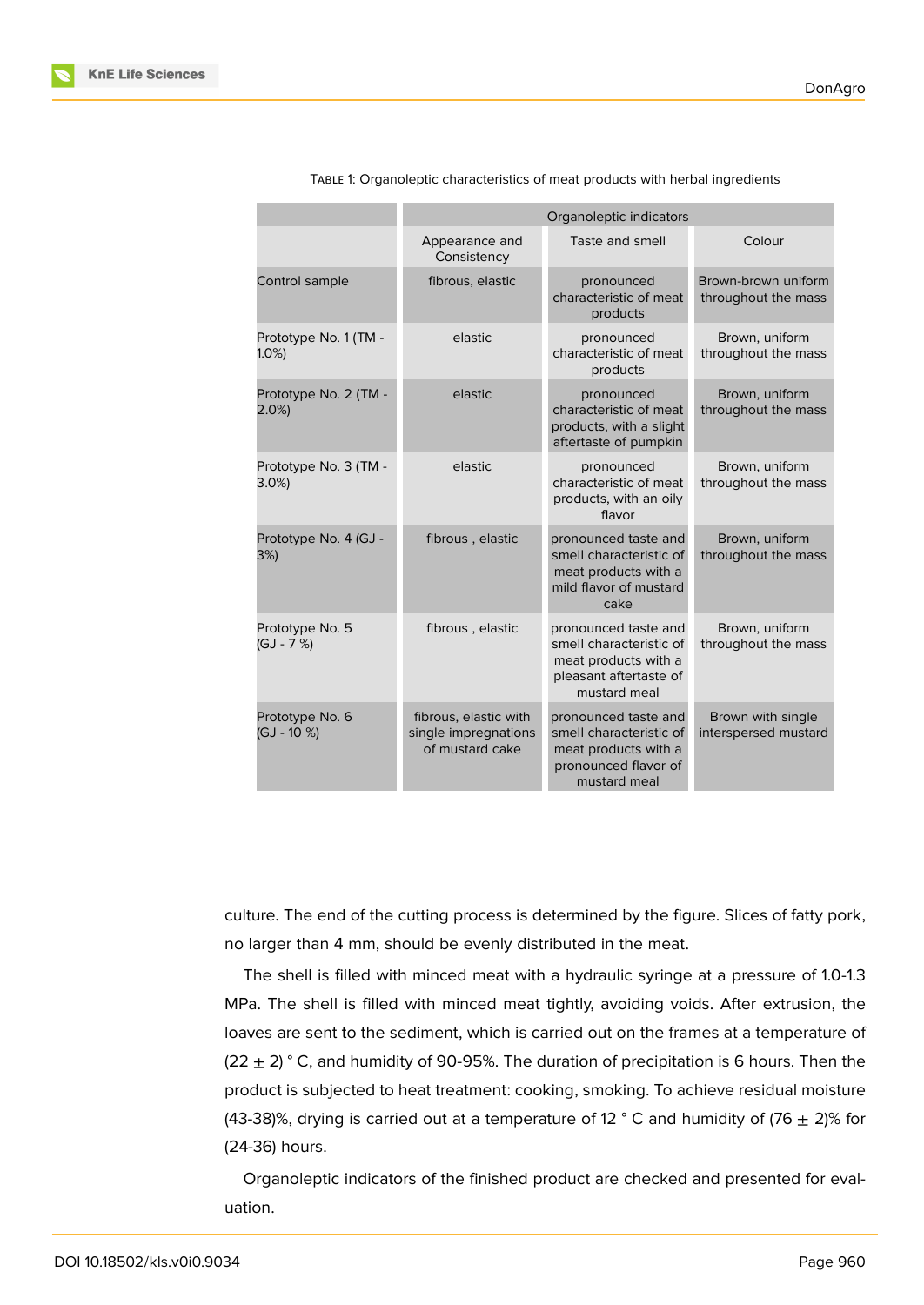**KnE Life Sciences** 



The bacterial analysis of meat snacks is carried out periodically (at least once a month). Sausages are stored for no more than 1 month at a temperature of 0 to 4 ° C; at a temperature of -1 to -9 °C, they are stored for no more than 4 months.

The meat snacks (sausages) were evaluated by the following quality indicators: organoleptic, physico-chemical, microbiological indicators, vitamin-mineral and amino acid composition.

| Name of the indicator                | Control, $q / 100 q$ | Product, $g/100 g$ |
|--------------------------------------|----------------------|--------------------|
| Mass fraction of fat, q              | 43                   | 38                 |
| Mass fraction of protein, q          | 14                   | 14                 |
| Mass fraction of carbohydrates,<br>g |                      | 4                  |
| Mass fraction of water, q            | 34.6                 | 38.3               |
| Mass fraction of minerals, q         | 4.3                  | 4.6                |
| Energy value, kcal                   | 415                  | 318                |

TABLE 2: Nutrition and energy value of meat snacks with herbal ingredients

As can be seen from the data in Table 2, the nutritional and energy value of meat snacks with the addition of vegetable ingredients exceeds the control one. In particular, the product has a lower fat content and calorie content, which is a positive factor, since we position it as a functional food product. In addition, the mass fraction of moisture and minerals is higher, which indicates the best organoleptic characteristics, such as juiciness of the product.

| TABLE 3: Microbiological indicators of the product |  |  |
|----------------------------------------------------|--|--|
|----------------------------------------------------|--|--|

| Name of the indicator       | <b>Actual value</b> |                   |  |
|-----------------------------|---------------------|-------------------|--|
|                             | Control             | Developed product |  |
| Sulfite-reducing clostridia | not detected        | not detected      |  |
| staphylococci S.aureus      | not detected        | not detected      |  |
| pathogenic                  | not detected        | not detected      |  |
| BGKP (coliforms)            | not detected        | not detected      |  |

No pathogens, such as bacteria of the Escherichia coli group, Staphylococcus aureus, sulfite-reducing clostridia, and bacteria of the genus Salmonella were found in the samples.

Table 4 shows that the product contains vitamins  $A$ ,  $E$  ( $\alpha$ -tocopherol), K and C is noted, which indicates the enrichment of its composition.

Vitamins B take part in almost all metabolic processes; vitamins PP, B1, B2 - in energy metabolism; B6 and B12 - in protein metabolism; B9 - in the exchange of nucleic acids; B5 - in fat metabolism, formation of coenzymes and prosthetic groups.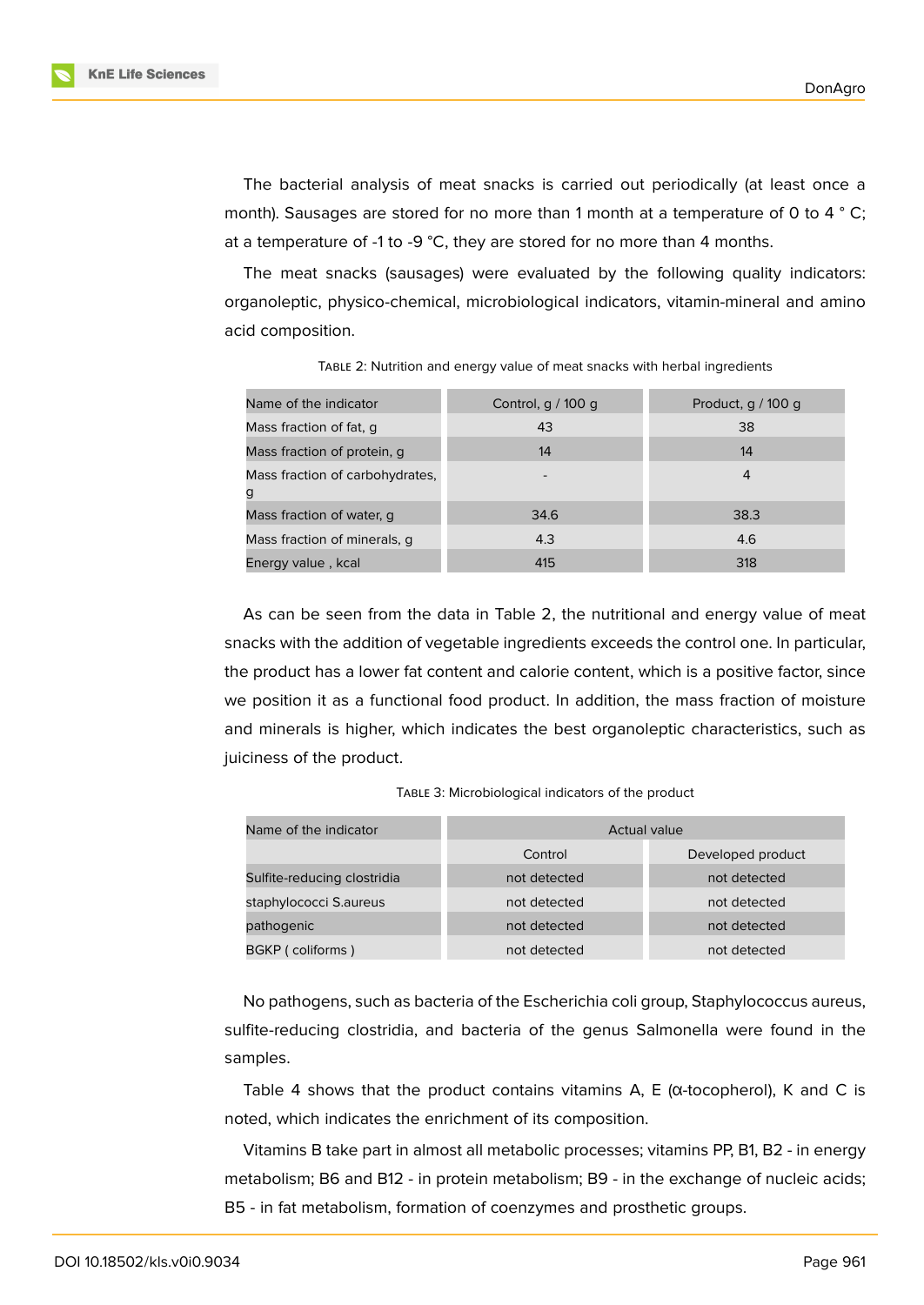| Name of the indicator                      | Control | Product | Deviation    |
|--------------------------------------------|---------|---------|--------------|
| Vitamin B1, thiamine<br>mg                 | 0.2     | 0.05    | 0,03         |
| Vitamin B2, Riboflavin<br>mg               | 0.2     | 0.25    | 0.05         |
| Vitamin PP, NE mg                          | 5       | 5       | $\mathbf{O}$ |
| Niacin mg                                  | 2,3     | 2,4     | 0.1          |
| Vitamin B9, folates,<br>mcg                | 0.12    | 1.14    | 1,02         |
| Vitamin C, ascorbic,<br>mg                 |         | 0.63    | 0.63         |
| Vitamin A, RE, mcg                         |         | 0.16    | 0.16         |
| Vitamin E,<br>$\alpha$ -tocopherol, TE, mq |         | 0.70    | 0.70         |
| Vitamin<br>K, phylloquinone,               |         | 1,62    | 1,62         |

TABLE 4: Vitamin composition of meat products

The content of macronutrients and trace elements was determined.

The results of the mineral composition are presented in Table 5.

| Indicator             | Control        | Product | Deviation, +/- |
|-----------------------|----------------|---------|----------------|
| <b>Macronutrients</b> |                |         |                |
| Potassium, K mg       | 309            | 320     | 11             |
| Calcium, Ca mg        | 9              | 9,2     | 0,2            |
| Magnesium, Mg mg      | 25             | 38      | 13             |
| Sodium, Na mg         | 1467           | 1327    | $-140$         |
| Sulfur, S mg          | 162            | 112,3   | $-49,7$        |
| Phosphorus, Ph mg     | 204            | 208     | $\overline{4}$ |
| <b>Micronutrients</b> |                |         |                |
| Iron, Fe mcq          | 230            | 230,17  | 0,17           |
| lodine, I mcq         | $\overline{7}$ | 7,41    | 0,41           |
| Copper, Cu, mcg       | 122,6          | 162,2   | 39,6           |
| Selenium, Se, mcg     | 0,001          | 0,021   | 0,02           |
| Zinc, Zn, µg          | 370,4          | 370,594 | 0,20           |

TABLE 5: Mineral composition of meat products

In the human body, the content of macronutrients is constant; however, when there are serious deviations from the norm, various pathologies can occur. As can be seen from the table, the product has a high concentration of minerals.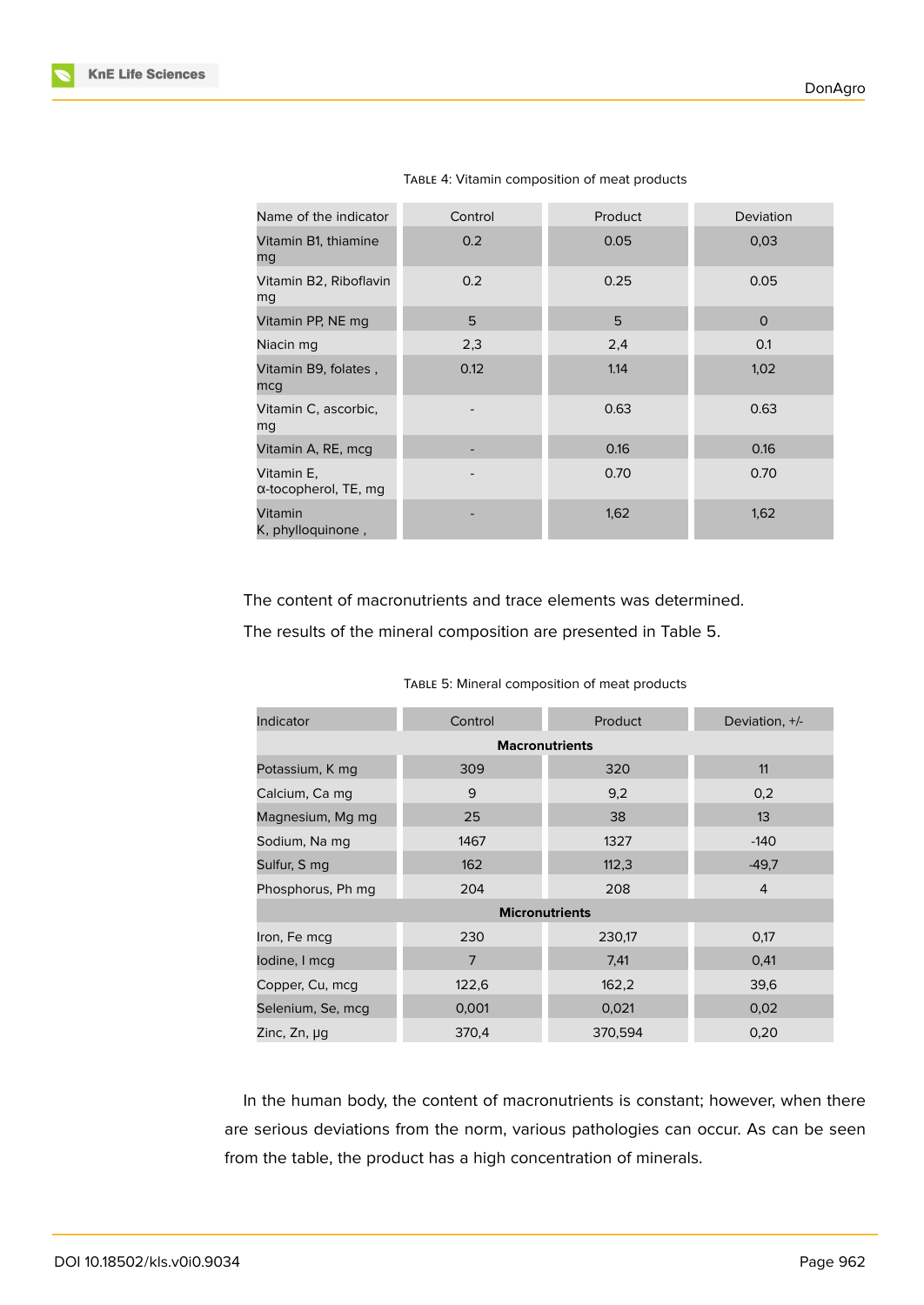



# **4. Discussion**

It was found that the meat snacks with plant components have a higher nutritional value compared to the control samples. No pathogens were found in the test samples, which complies with the requirements of regulatory documents and current legislation. The high content of carbohydrates, including plant polysaccharides, contributes to the growth of bifidobacteria bacteria. The low energy value suggests that the product can be consumed under the dietary nutrition.

# **5. Conclusion**

The possibility of using mustard meal, pumpkin seed oil and starter cultures of microorganisms in the manufacture of meat product was substantiated and practically proved.

Organoleptic indicators, safety indicators and chemical composition of mustard cake, pumpkin seed oil and starter cultures of microorganisms were studied. It was found that they are safe, have a high nutritional value, lack a pronounced aftertaste and flavors, which allows their use in the production of meat products. The doses of plant ingredients were determined: mustard cake - 7%, pumpkin oil -1% and starter cultures of microorganisms - 5%. A comprehensive quality assessment was carried out. It was found that in comparison with the control samples, the enriched product has better organoleptic characteristics and nutritional value; a higher content of vitamins, minerals, amino acids and unsaturated fatty acids can compensate for the lack of essential nutrients.

# **Acknowledgement**

The authors are grateful to their colleagues for their contribution and support during research. They are also thankful to all the reviewers who gave their valuable inputs to the manuscript and helped in completing the paper.

# **Conflict of Interest**

The authors have no conflict of interest to declare.